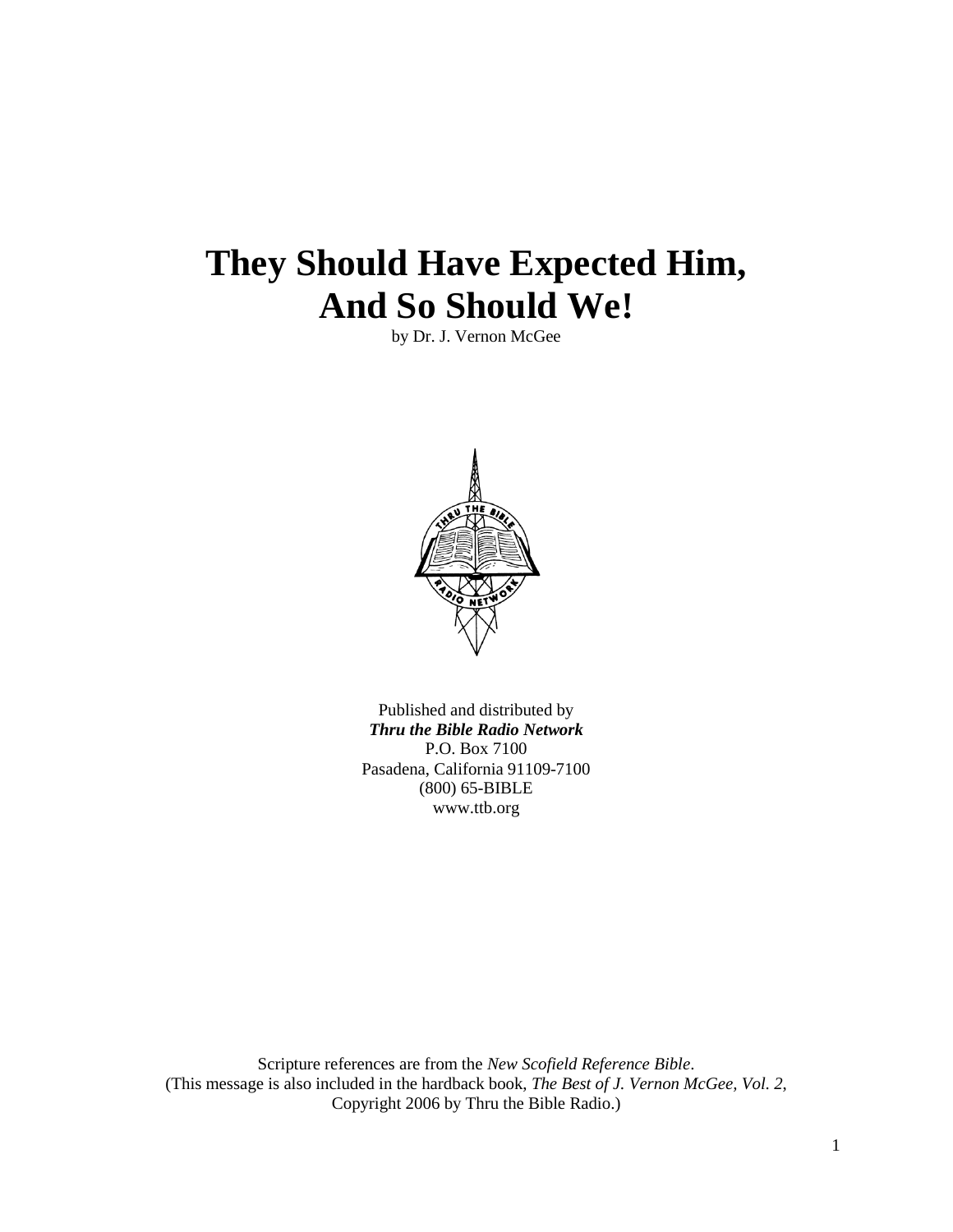The prophecies in the Old Testament pointing to the birth of Christ show that God blazed a trail down through history in such a definite way that when Jesus Christ came, the people should have known by the prophetic Scriptures who He was. God had made it very clear that this one who was coming would be born of a woman; that is, God would take upon Himself human flesh and be born into the human family. God also made it clear that He would be following a certain genealogical line leading to the Messiah. In Genesis you find that line almost immediately, and it leads to Abraham, then down through the centuries to David, the young son of Jesse who was tending his father's sheep when God appointed him His king over Israel. God promised David that from his line would come the Messiah, the Deliverer, the one who would restore to this earth that which Adam lost. Then He made it very definite that the Messiah couldn't be just anyone in the line of David. It had to be the one who would be virgin born.

## **They Were Clearly Told**

God actually established the time  $-1$  do not mean the date, but the time in which the Messiah would come. He also revealed the place where He would be born. May I say that you can't add much more than that. In other words, there were enough points of identification that the people should have known Him when He came.

Then the question arises, why didn't the Jews recognize Him? Those people who had the Scriptures were in the same position that the professing Christian is in today; that is, a state of unbelief. Did you know that the majority of churches have rejected the Second Coming of Christ? They have absolutely turned aside from the clear teaching of Scripture, so that if He did put in His appearance and were to come in a manner like He came before, do you think the world would accept Him? Of course it wouldn't. They are not looking for Him to come again at all.

Peter wrote:

## *There shall come in the last days scoffers, walking after their own lusts, and saying, Where is the promise of his coming? For since the fathers fell asleep, all things continue as they were from the beginning of the creation.* (2 Peter 3:3, 4)

The world just doesn't believe in Christ's return. And actually today, by and large, the church is also in a state of unbelief relative to the Second Coming of Christ. I was invited to speak to a group of people – and I did so – who have practically rejected the Second Coming of Christ. I was shocked when I received their invitation to speak, for they have ruled out Christ's coming again. They think that it cannot happen.

## **They Should Have Known When**

This was also the position of the Jews. They had the Old Testament, but they just didn't believe it. I am amazed at their unbelief, considering that they knew the Scriptures as well as they did. According to Matthew's record, the scribes of Israel knew the place where Jesus was to be born, but you could never have convinced them that in that miserable stable, probably only a cave, lay a little newborn boy who was to be the Savior of the world! And after a time when the wise men came, the scribes were not even interested in going with them to see what had really happened down there at Bethlehem. They did not believe. That's the reason they didn't go. If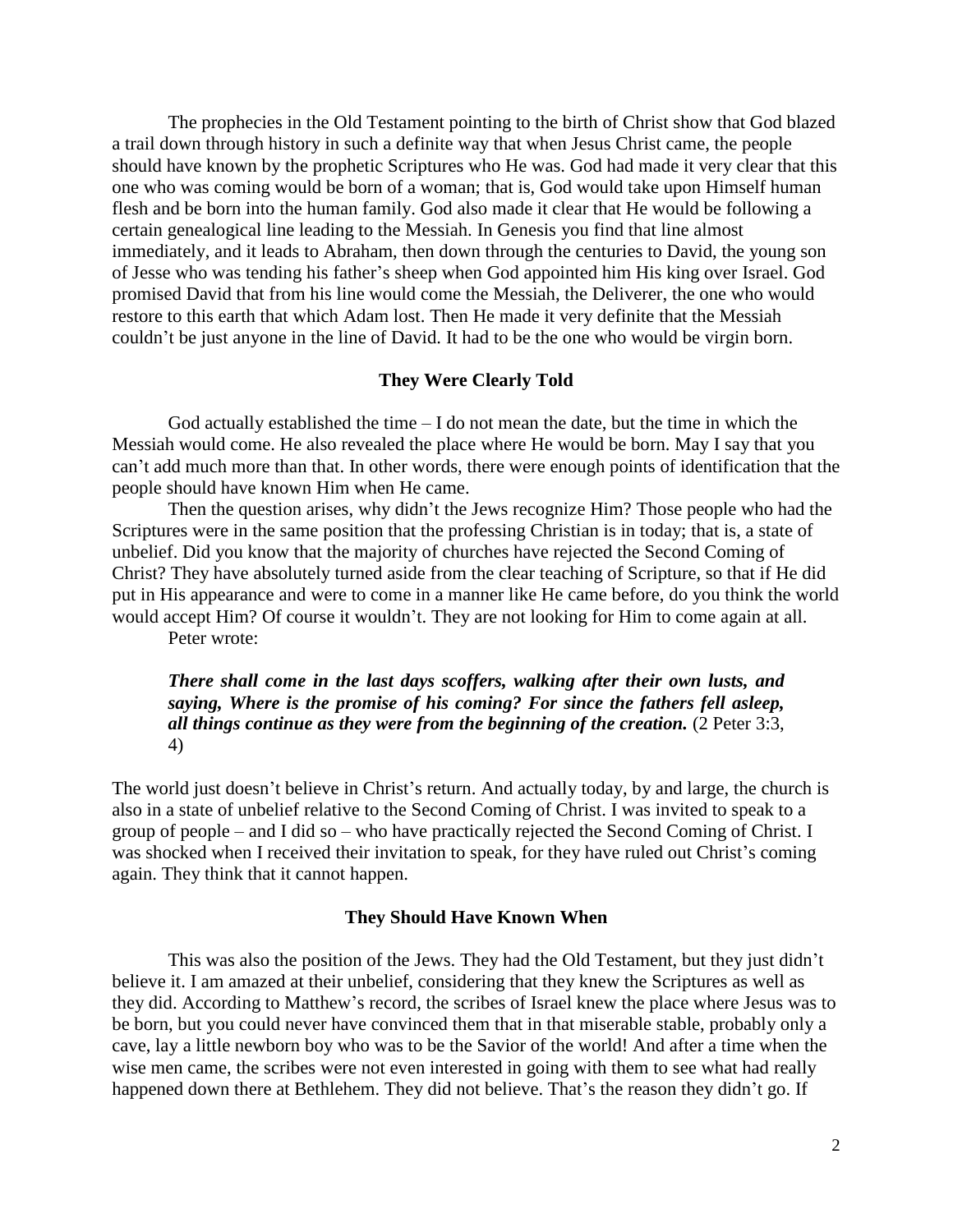they had thought their Messiah could actually have been born down there in Bethlehem, they would have gone immediately. But they absolutely did not believe it.

My friend, let me repeat that also in our day the world has almost totally rejected the concept that the Lord Jesus is coming again.

We are going to see something now that is very strange. I'm going to lift out of the Book of Daniel only one verse in the "Seventy Weeks" section:

# *And after threescore and two weeks shall Messiah be cut off, but not for himself; and the people of the prince that shall come shall destroy the city and the sanctuary….* (Daniel 9:26)

Here we're told, in no uncertain terms, that after sixty-two weeks the Messiah is to be cut off – meaning, to suffer the death penalty. According to a little book titled *The Coming Prince*, by Sir Robert Anderson, which I consider to be one of the finest books on the seventy weeks of Daniel, sixty-two weeks or 434 years brings us to the triumphal entry into Jerusalem by Jesus the Messiah. Sir Robert Anderson was for several years head of Scotland Yard in London, England. He was a wonderful Christian and wrote several excellent books. In *The Coming Prince,* he worked out the mathematics of this prophecy. I don't want to go into all the ramifications of the mathematics in this, but briefly, he says that from the first of the month Nisan, 451 B.C. to the tenth of Nisan, April 6, 32 A.D., is 173,880 days. He divides them according to the Jewish year of 360 days, arriving at 483 years (69 sevens). Jesus rode into Jerusalem, offering Himself for the first time publicly and officially as the Messiah – on the very day that Daniel had said He would come.

Now the Jews knew that the Lord could never present Himself as the Messiah until He was at least thirty years of age. So even though they knew Daniel's prophecy concerning the times, I do not say they should have been down at Bethlehem waiting outside of the inn for news of His birth. However, they should have known that He would be born in that general period of time – not a thousand years later, nor a hundred years earlier! But Messiah's birth would fit into God's program in that particular time slot. When the wise men appeared out of the East, they certainly alerted old Herod, and it should also have alerted these scribes. They should have said, "Yes, our Scriptures not only tell where He is to be born, but they also give us some conception of when He is to be born!" They should have been interested enough to at least go down to check it out and see about this baby who was born in Bethlehem. But as far as the record is concerned, those knowledgeable, complacent religious rulers did not take one step toward Bethlehem. They did not believe it at all!

There was, however, among the common people of Israel a note of expectancy. I have before me D. S. Gregory's wonderful little book, *The Key to the Gospels or Why Four Gospels?* and I want to lift out something that has always been very interesting to me:

That there was a like expectancy throughout the heathen world, of some deliverer or ruler to come forth from Judaea, is equally clear. It was thus that the magi came, at the right hour, inquiring at Jerusalem after the new-born King of the Jews. Suetonius relates that "an ancient and definite expectation" had spread throughout the East, that a ruler of the world would, about that time, arise in Judaea. Tacitus, the Roman historian, makes a similar statement. Schlegel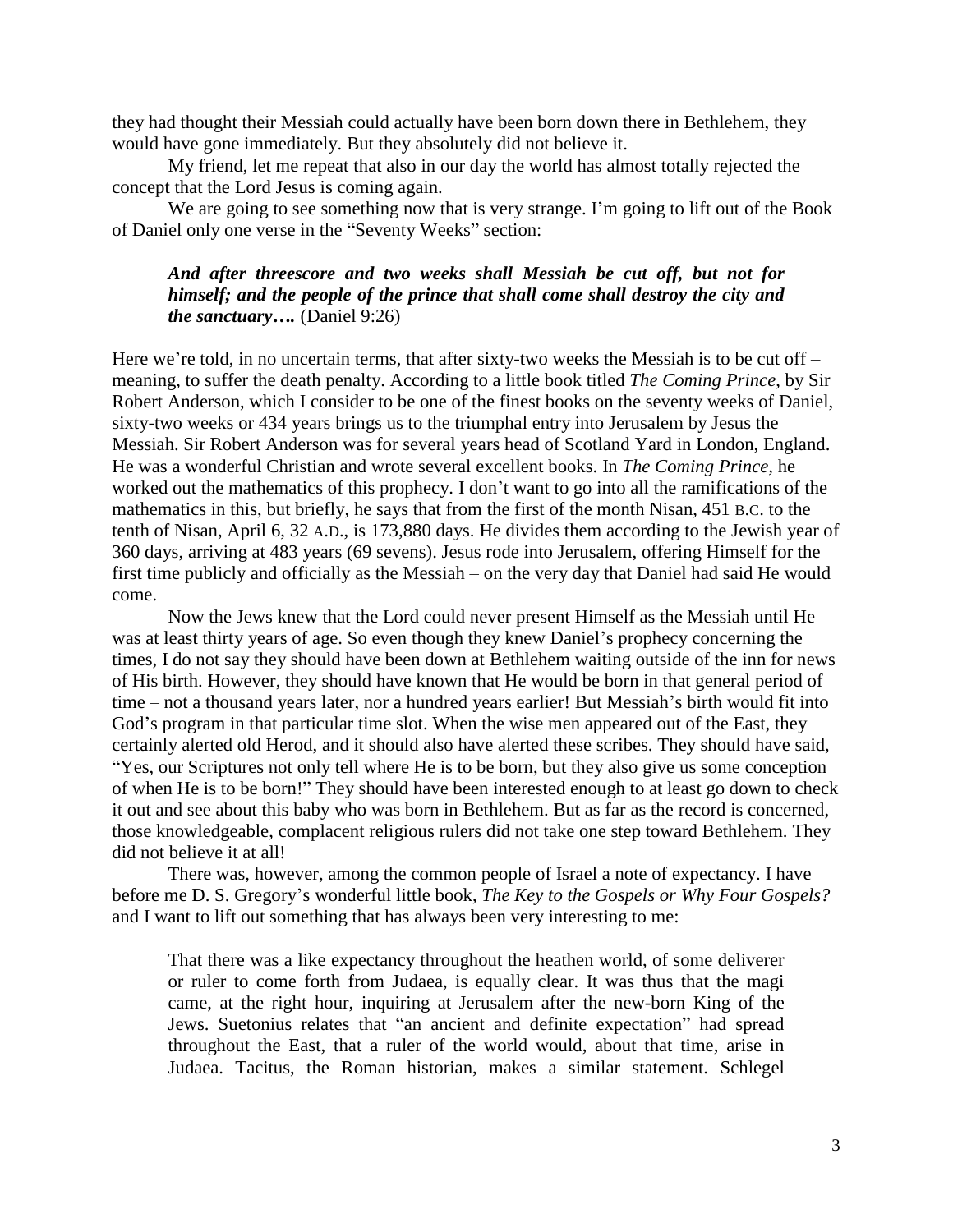mentions that the Buddhist missionaries traveling to China met Chinese sages going to seek the Messiah about 33 A.D.

Notice that there had spread throughout the heathen world in that day an air of expectancy. They couldn't always pin it down – they didn't have the Scriptures – but there was an expectancy. The Roman Empire at that time was at its lowest ebb as far as morals are concerned. Lawlessness abounded, and throughout the pagan, heathen world there seemed to be no hope. Slavery had bound men's souls, but in spite of all that, there was an expectancy that there was coming to this earth a Deliverer!

In Malachi, the last book of the Old Testament, it was written:

*Behold, I will send my messenger, and he shall prepare the way before me; and the Lord, whom ye seek, shall suddenly come to his temple, even the messenger of the covenant, whom ye delight in; behold, he shall come, saith the LORD of hosts.* (Malachi 3:1)

And then John the Baptist made the memorable announcement that he was the forerunner:

*Then said they unto him, Who art thou? that we may give an answer to them that sent us. What sayest thou of thyself? He said, I am the voice of one crying in the wilderness, Make straight the way of the Lord, as said the prophet, Isaiah….Again the next day John stood, and two of his disciples; and, looking upon Jesus as he walked, he saith, Behold the Lamb of God!* (John 1:22, 23; 35, 36)

In other words, John was saying, "I'm preparing a highway for the Messiah. This is the one who is to be the Savior of the world, the one who is to be the Ruler of this earth." So you see that among the religious hierarchy there should have been more of a concern.

I believe, frankly, that at His coming again this hope that we call the "blessed hope" – that is, the confidence in Jesus' return – will practically have died out, as far as the church is concerned. Remember that our Lord made this statement:

*Nevertheless, when the Son of man cometh, shall he find faith* [meaning the whole body of revealed truth] *on the earth?* (Luke 18:8)

In the Greek language a question can be so worded that it demands a negative answer. And in this question, "When the Son of Man comes, will He really find faith on the earth?" the answer has to be no, He will not find the faith on the earth. And today we are seeing apostasy increase by leaps and bounds. Frankly, I'm amazed at what I've seen in my lifetime. From the beginning of my ministry I've preached that the apostasy is coming, but candidly, I never thought I'd live to see it. I certainly never thought I'd see a movement in seminaries announcing that God is dead! I am told that in Europe there is not a seminary nor a reputable theologian that believes in the inspiration of the Scriptures! And did you know that in this country you probably can count on the fingers of one hand the seminaries that are teaching the inspiration of the Scriptures? Christendom is today almost in total apostasy with a repudiation of all these precious truths of Scripture. I think that we are moving into that orbit which could bring the Lord back to this earth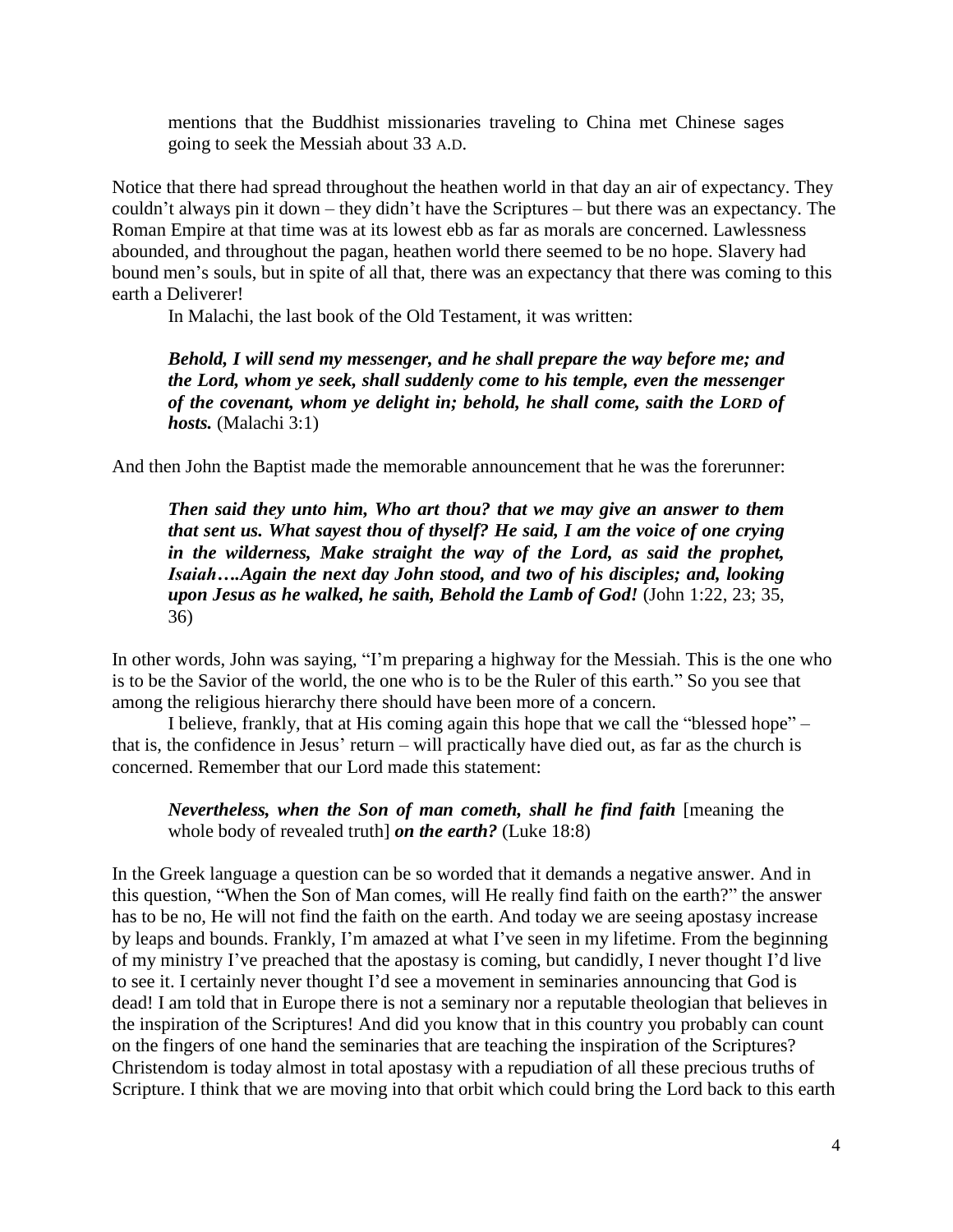to take out His church at any time. Oh, there will be a few believers – there were a few looking for Him at His first coming. There was Anna, Simeon, the wise men, the shepherds, and probably a few more. Likewise, there will be very few believers when Christ takes His church out, I'm convinced of that.

## **They Did Know Where**

We have before us now another remarkable prophecy. This is probably one of the most familiar of Christmas prophecies.

# *But thou, Bethlehem Ephrathah, though thou be little among the thousands of Judah, yet out of thee shall he come forth unto me that is to be ruler in Israel, whose goings forth have been from of old, from everlasting.* (Micah 5:2)

Frankly, I used to be disturbed by the phrase, "among the thousands of Judah." That's a whole lot of places, and Judah is not the biggest place in the world. But if you were to fly over that land by plane, you would see what it means. A town in that day, as today, is more accurately what we call a crossroads. I remember when I was a boy going down to the crossroads. There'd be just a couple of stores there. I've lived in many little towns, and every five miles or so you'd have that kind of situation. Even today in Israel you find one small community after another. In fact, you can be on one hill and look right over to another little place, then you turn around and see another and another – just settlements, probably not more than twenty people who live in each one. In Judah there were thousands of places where He could have been born, but Bethlehem was chosen.

Now I'm prepared to admit that the remarkable thing about Micah's prophecy is not that Bethlehem was chosen as the place for His birth. After all, that was David's town, the place where he had been born and raised. If any place were picked for Messiah's birth, you would expect it to be Bethlehem since He was to be in the line of David. The remarkable thing is that our Lord was actually born there.

How could He be born in Bethlehem? How could He? Look at the situation. To begin with, when Micah (who was contemporary with Isaiah) wrote this prophecy, it was around 700 B.C. Seven hundred years before Jesus came, Micah said, "If you want to know where to look for Him, don't look in Jerusalem or Hebron or up at Nazareth. He won't be born there. He is going to be born in Bethlehem."

During the intervening years, Nebuchadnezzar had come, invaded Israel, destroyed Jerusalem, and carried away the royal family into captivity. They never did return as a royal house. In view of that fact, notice that the prophet Isaiah was very careful when he wrote this prophecy concerning Christ's first coming:

# *And there shall come forth a rod out of the stem of Jesse, and a Branch shall grow out of his roots.* (Isaiah 11:1)

Why "from the stem of Jesse," David's father, since the royal line began with David himself? Because when Christ came seven hundred years after Isaiah, the royal line was back to the level of the peasant, like Jesse who was a farmer. Mary was only a peasant girl from Nazareth, and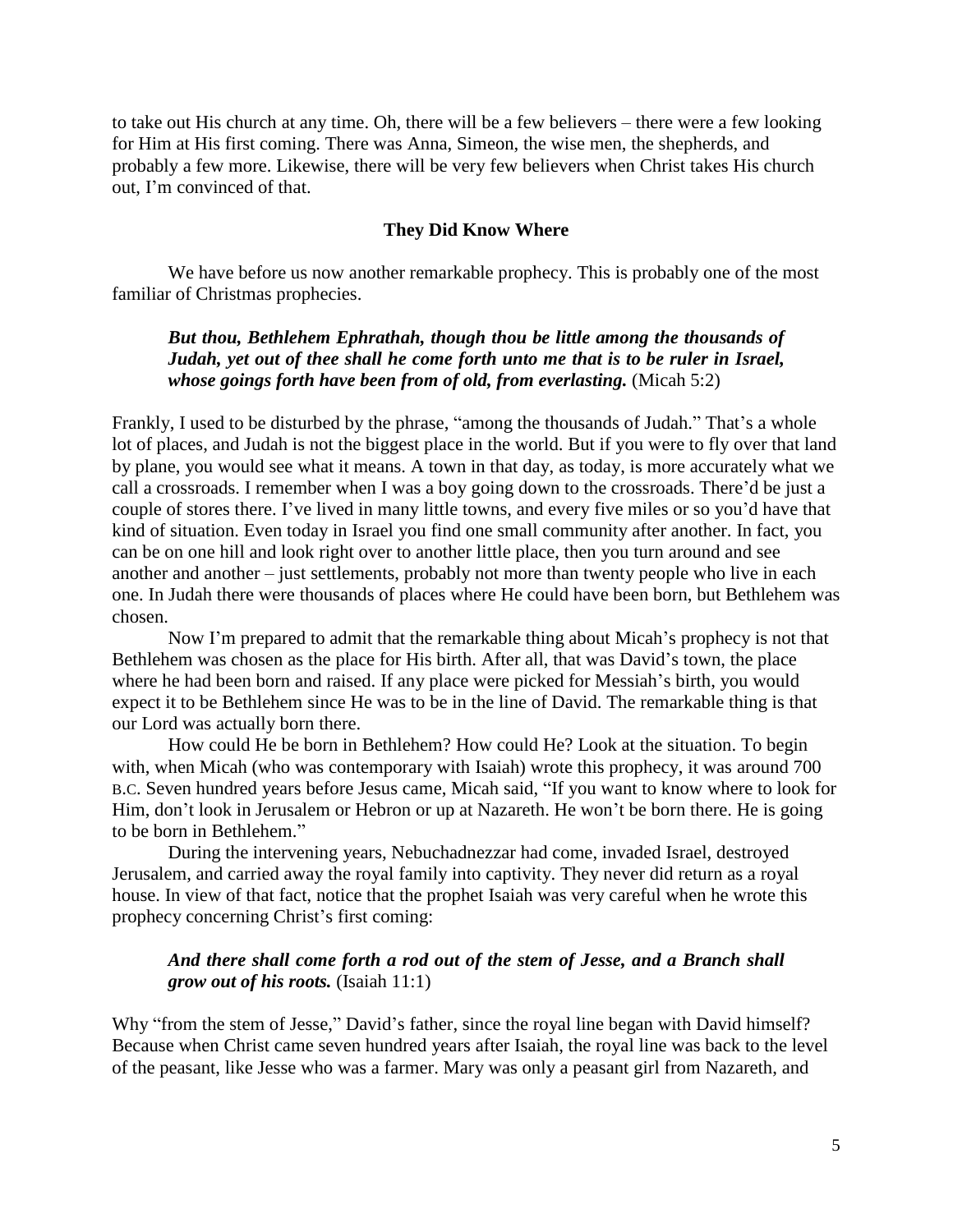Joseph was a carpenter. The royal family was back among the peasants when the Lord Jesus came. The Messiah is a Rod and Branch out of Jesse, if you please.

Now those seventy years of captivity in Babylon go by. The royal family is well scattered. And when they finally return to their land, they don't go back to the hometown – they are not permitted to do that. The Samaritans are in their land now. (The Jewish people had the same problem that they're having today – they couldn't get their land back like it was before.) So one segment of the royal family, of which both Joseph and Mary were descendants, went up north to Nazareth instead of to Bethlehem, which is south of Jerusalem.

So here is the royal family living in Nazareth. They are peasants – no longer do they attempt any claim to the throne – and the time has come for Messiah to be born.

## *But, when the fullness of the time was come, God sent forth his Son, made of a woman, made under the law.* (Galatians 4:4)

But wait a minute! Mary is up yonder in Nazareth! That is where the angel appeared to her. Did the angel tell Mary, "You've got to get down to Bethlehem"? No, he didn't say anything about it. Yet Micah had said He was to be born in Bethlehem. If you had been there, perhaps you would have said to Mary, "If you don't get down to Bethlehem soon, you're going to make Micah look like a false prophet!" If you had spoken to Mary like that, she probably would have told you, "I have no notion of going to Bethlehem at all."

But you see, God was moving. Way over yonder in Rome, I can see Caesar Augustus walking with his military advisers and his political economists at his ranch in southern Italy. To these fellows he says, "We have to raise more money!" They were carrying on a war over in what is now called Europe, and he needed funds. One of the economists says, "The only thing to do is to tax the people. That's the way you raise money." You know, there's nothing new under the sun. The advice of the smart government economists today is "tax the people," and that's what they did back in Caesar Augustus' day. So they plan their strategy. They say to him, "Now Caesar Augustus, you must sign a tax bill that the whole Roman Empire is to be taxed in order to raise money for your military expeditions." They bring him the tax bill, he signs it, and it goes into law. Throughout the Roman Empire go the riders and the couriers and the ships, carrying the word that every man must go to his own city to be enrolled because he is going to be taxed. It's the same old story, isn't it? The people have got to be taxed.

Both Mary and Joseph happen to belong to the family of David. They both will have to go down to Bethlehem to be enrolled. But something had happened. The angel had appeared to Mary and told her that she was to have a child, and at this time Mary's pregnancy is near term. Joseph knows it will be a dangerous trip for both Mary and the child. But that's where they are to go, and so they go to Bethlehem.

Had you been over in Rome, knowing what you know today, you might have looked over the shoulder of Caesar Augustus as he was signing the bill into law and said to him, "Did you know that you are nothing in the world but a puppet in the hands of Almighty God? When you sign that tax bill, you will move a woman down to Bethlehem in order that a prophecy given by God seven hundred years ago might be fulfilled!" Old Caesar Augustus would have turned around and laughed at you, saying, "You must be a religious fanatic to believe a thing like that! I'm no puppet in the hands of God. I need money! And I'm signing this bill so the world will be taxed and our coffers filled!" Yes, but in doing so he fulfilled the prophecy.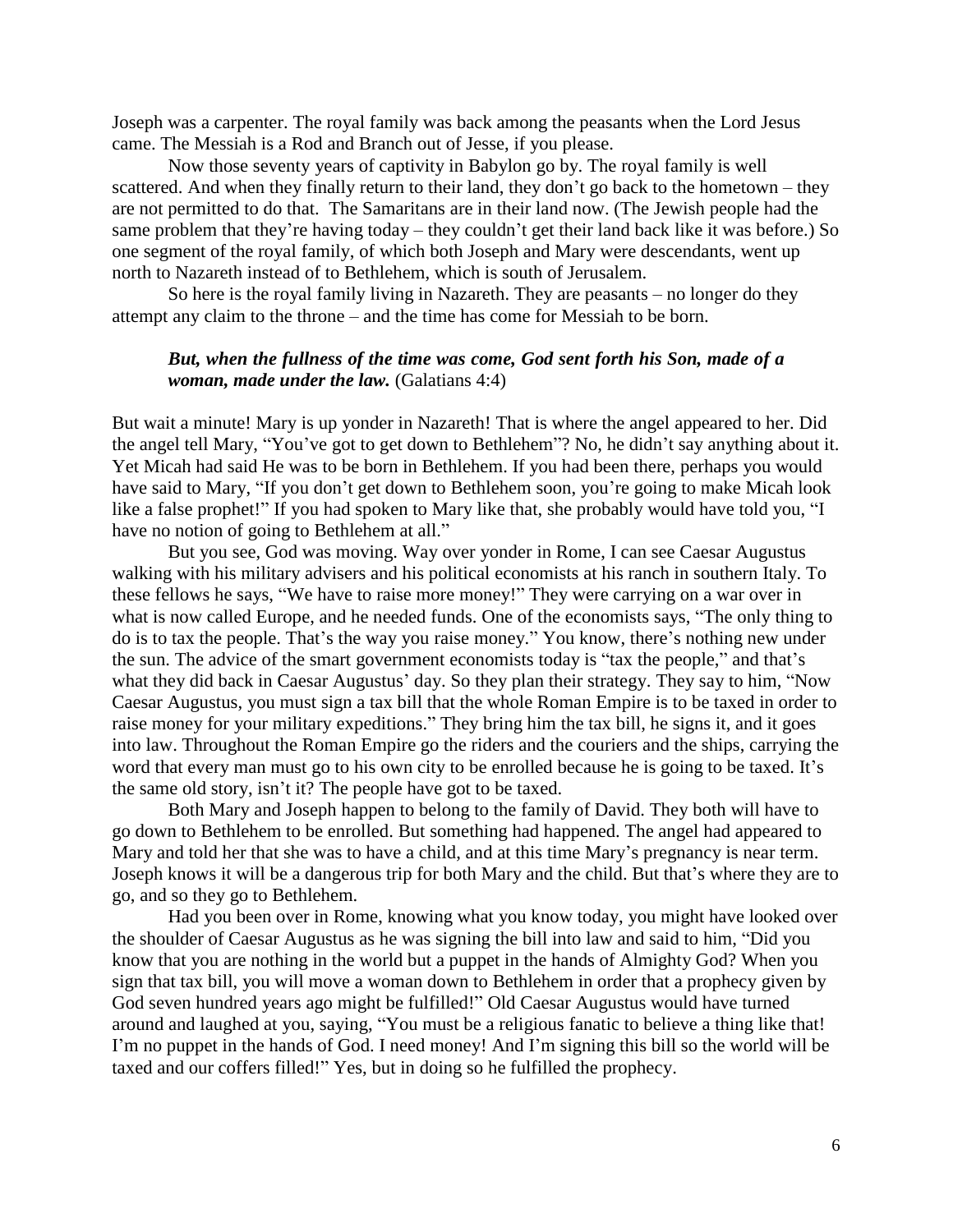Then we see Mary and Joseph making their way down to Bethlehem. And, friend, it was a hard trip in that day. It wasn't like taking a jet across the country. It meant lurching back and forth all the way on a little donkey. And that terrain from Nazareth to Bethlehem is rugged – uphill, downhill, and through the valley they go. They reach Bethlehem just in time. There is no room for them in the inn, but there's a stable available, probably only a cave. Frankly, if there had been space for them in the inn, they would not have had a private room like our motels provide today. The inns had one big public room, and Joseph would have had to pay for a little space to put down their own pallet. Jesus would have been born before a leering, crude crowd, had there been room in the inn. But God has arranged it all. Clean straw is better than an unclean crowd any day. So back in a private stable, this wonderful baby is born. And the prophecy is fulfilled that "…thou, Bethlehem Ephrathah, though thou be little among the thousands of Judah, yet out of thee shall he come forth unto me that is to be ruler in Israel, whose goings forth have been from of old, from everlasting" (Micah 5:2). He is to be born in Bethlehem. May I say to you, the fact that the prophecy pinpointed Bethlehem as the place for His birth is not remarkable. The fact that He actually was born there is remarkable. Under the existing circumstances of that day, it never would have happened. But God was overriding and overruling every move.

May I say that this has a tremendous lesson for us today. As I look about the city in which I live, it does seem that God is very much in the shadows, and no doubt this is true about your town also. If you go to our nation's capital, it doesn't look like He is making many decisions there. And if you go to the United Nations, it doesn't look as if God is very busy there either. But I believe if you and I could see what the powers of heaven are doing right now, we would absolutely be startled! We would be amazed and thrilled to know what God is doing in this world, how He is moving the machinery of this earth to accomplish His purposes.

It ought to be a great comfort to the child of God to realize that God is still on the throne. Remember that the psalmist says, "Surely the wrath of man shall praise thee; the remainder of wrath shalt thou restrain" (Psalm 76:10). The wrath that won't praise Him – this is interesting – He will put around Himself like a belt. Even the wrath of man has to praise God today. It is a great comfort to go through this world knowing that God is still on the throne, and we can trust Him.

Now I do not want to be irreverent, but frankly, if I were God I would move in on this thing and let the world know who I am. But the interesting thing is, God can afford to wait. You see, He has an eternity ahead of Him.

I remember when Hitler stood and set his sights on Great Britain, and in time it seemed that Great Britain would fall to him, and it even appeared that he had won. It looked very dark right then. We would hear Hitler's speeches on the radio, and he sounded like a madman – and I think he was. I remember going to a Presbyterian meeting in Weatherford, Texas, when a retired preacher was present. He was a Scotsman, and he had been a great preacher, one who believed the Word. He rose to his feet and with all the feelings he could muster he said, "God will stop Hitler when He gets ready! He can go only so far!" And the man put so much vehemence in it that three fellows sitting there had to catch him to keep him from falling. He was really laying it on! The interesting thing is, God did stop Hitler. I saw the pictures of Berlin where evidently Hitler had been hidden down in that cellar. God had stopped him.

God also stopped Mussolini, with all his ranting. We saw pictures of his execution, his body hanging upside down, and when they cut him down they walked over him with their boots. God had stopped him. May I say to you, God today is moving in the affairs of the world.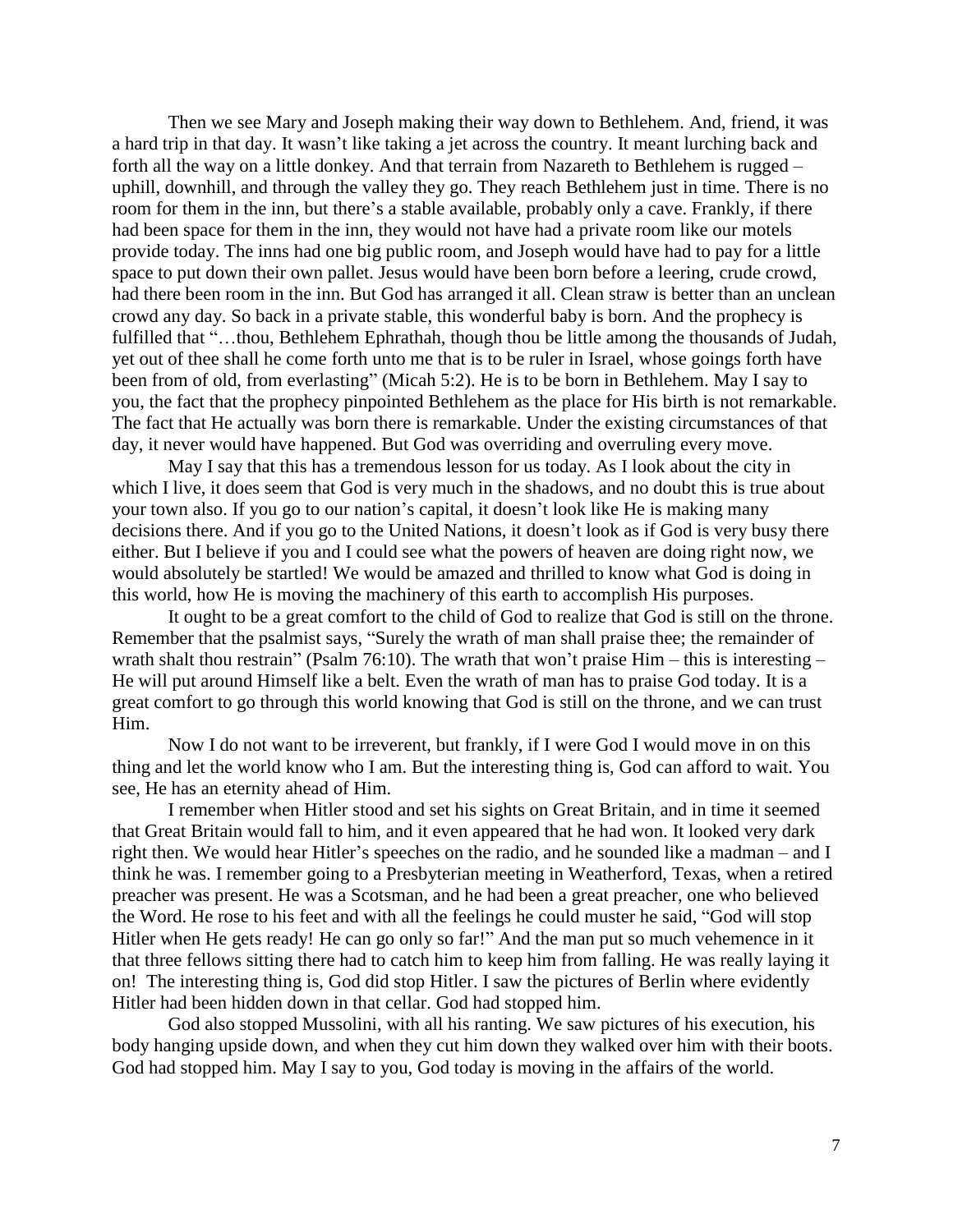Caesar Augustus, one of the greatest of the Caesars, actually was not born a Caesar but was the adopted son of the great Julius Caesar. His name was Octavius, and Augustus was his title. The word "augustus" carries with it a religious connotation. It actually means one whom you worship. So it was that Caesar Augustus signed the tax bill, a man who declared that he himself was God! But history has demonstrated that he wasn't anything in the world but a little puppet in the hands of Almighty God, accomplishing His purpose in bringing the Messiah into the world. I repeat, God today is moving in the affairs of this world.

### **We Have Been Told**

All of the prophets spoke of both the first and second comings of Christ. There is no exception to this. Peter says that they saw the sufferings and the glory that should follow, yet they never made the distinction between the two.

*Of which salvation the prophets have inquired and searched diligently, who prophesied of the grace that should come unto you, searching what, or what manner of time the Spirit of Christ who was in them did signify, when he testified beforehand the sufferings of Christ, and the glory that should follow.* (1 Peter 1:10, 11)

The prophets desired to look into these things because it looked very strange to see a Messiah who was going to die on a cross (and Isaiah spoke of that) and at the same time was going to rule on the earth. How could He do both?

Well, in Isaiah 61 we find a prophecy that shows His first coming and His second coming. And the Lord Jesus Christ gives us the interpretation of this passage, as we shall see. Now will you note carefully this important prophecy:

*The Spirit of the Lord GOD is upon me, because the LORD hath anointed me to preach good tidings unto the meek; he hath sent me to bind up the brokenhearted, to proclaim liberty to the captives, and the opening of the prison to those who are bound; to proclaim the acceptable year of the LORD, and the day of vengeance of our God; to comfort all that mourn; to appoint unto those who mourn in Zion, to give unto them beauty for ashes, the oil of joy for mourning, the garment of praise for the spirit of heaviness, that they might be called trees of righteousness, the planting of the LORD, that he might be glorified.* (Isaiah 61:1-3)

Now this is a remarkable prophecy, but it is also a strange one. Here is one who says He is going to bind up the brokenhearted, He is going to preach good tidings, and then it says He is going to proclaim the acceptable year of the Lord. But immediately He adds, "and the day of vengeance of our God." How can you have both of those? How can He bring liberty and blessing to the earth while at the same time the vengeance of God is being wrought? How can both of those be true?

The Lord Jesus Himself gave us the interpretation. To me, it is one of the most remarkable interpretations of Scripture that we have, and it took place the last time the Lord Jesus spoke in His own hometown of Nazareth: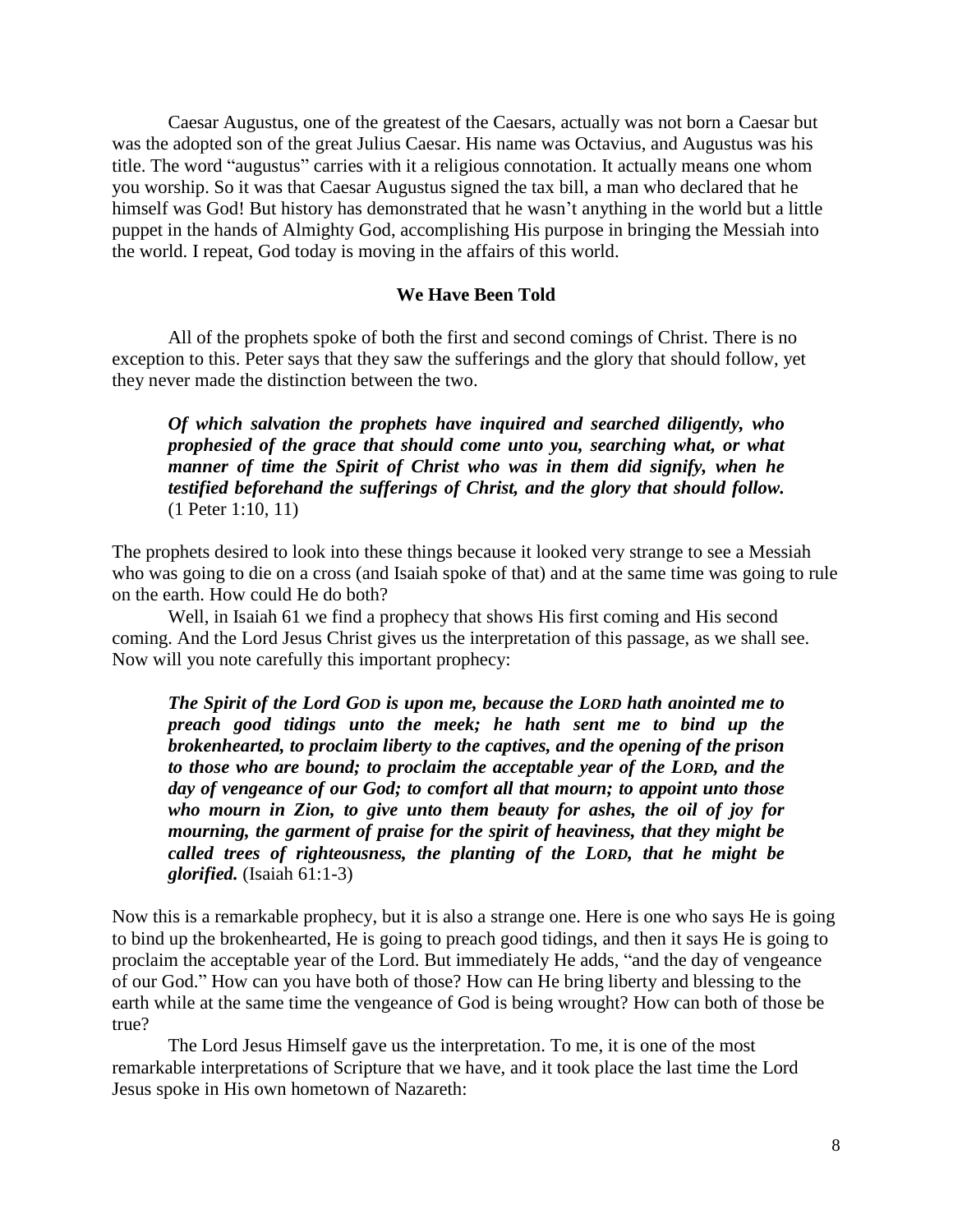*And he came to Nazareth, where he had been brought up; and, as his custom was, he went into the synagogue on the sabbath day, and stood up to read. And there was delivered unto him the book of the prophet, Isaiah. And when he had opened the book, he found the place where it was written* [Isaiah 61:1-3]*, The Spirit of the Lord is upon me, because he hath anointed me to preach the gospel to the poor; he hath sent me to heal the brokenhearted, to preach deliverance to the captives, and recovering of sight to the blind, to set at liberty them that are bruised, to preach the acceptable year of the Lord. And he closed the book….* (Luke 4:16-20)

He closed the book at that point! And I say, "Wait a minute. What do You mean by closing the book there? You did not even finish the sentence!" Jesus was reading, of course, from the Hebrew text which has instead of a period the word "and" – certainly implying there is more to follow. But that connecting "and" is already almost 2000 years long.

# *And he* [Jesus] *closed the book, and he gave it again to the minister, and sat down. And the eyes of all them that were in the synagogue were fastened on him. And he began to say unto them, This day is this scripture fulfilled in your ears.* (Luke 4:20, 21)

This is startling, friend. Note what He is saying to these folk here in His hometown where He had been brought up. He had read the prophet's words from Isaiah 61 and applied them to Himself! And He said, "The Spirit of the Lord is upon Me." In other words, "I am called to do this thing. I have come to bring deliverance. I am the Messiah!"

"You mean You are the one?" they are thinking, and they turn to each other asking, "Isn't this the son of Joseph? What is He talking like this for?" He said, "Today this Scripture is fulfilled in your hearing." It was fulfilled right up to that little word "and."

Why didn't He keep reading? Well, the reason He didn't keep reading beyond this point is obvious if you look back at Isaiah 61 where the sentence continues, "And the day of vengeance of our God…" That day of vengeance had not come. But it will come when Jesus returns the second time to the earth to put down unrighteousness. Do you see where He stopped? Isaiah had put both comings of Jesus together, and he didn't even divide them with a period! He just bunched them together. Now Jesus Himself came along, and He said in effect, "I stopped right there because up to this point it has been fulfilled." That which follows has had to wait, it is to be fulfilled when He comes the second time to this earth. Let me read again from Isaiah 61:

*To proclaim the acceptable year of the LORD, and the day of vengeance of our God; to comfort all that mourn; to appoint unto those who mourn in Zion, to give unto them beauty for ashes, the oil of joy for mourning, the garment of praise for the spirit of heaviness, that they might be called trees of righteousness, the planting of the LORD, that he might be glorified.* (Isaiah 61:2, 3)

Now one or two questions may arise in your mind. One is that it says after "the day of vengeance of our God; to comfort all that mourn." Who are those who are mourning in that day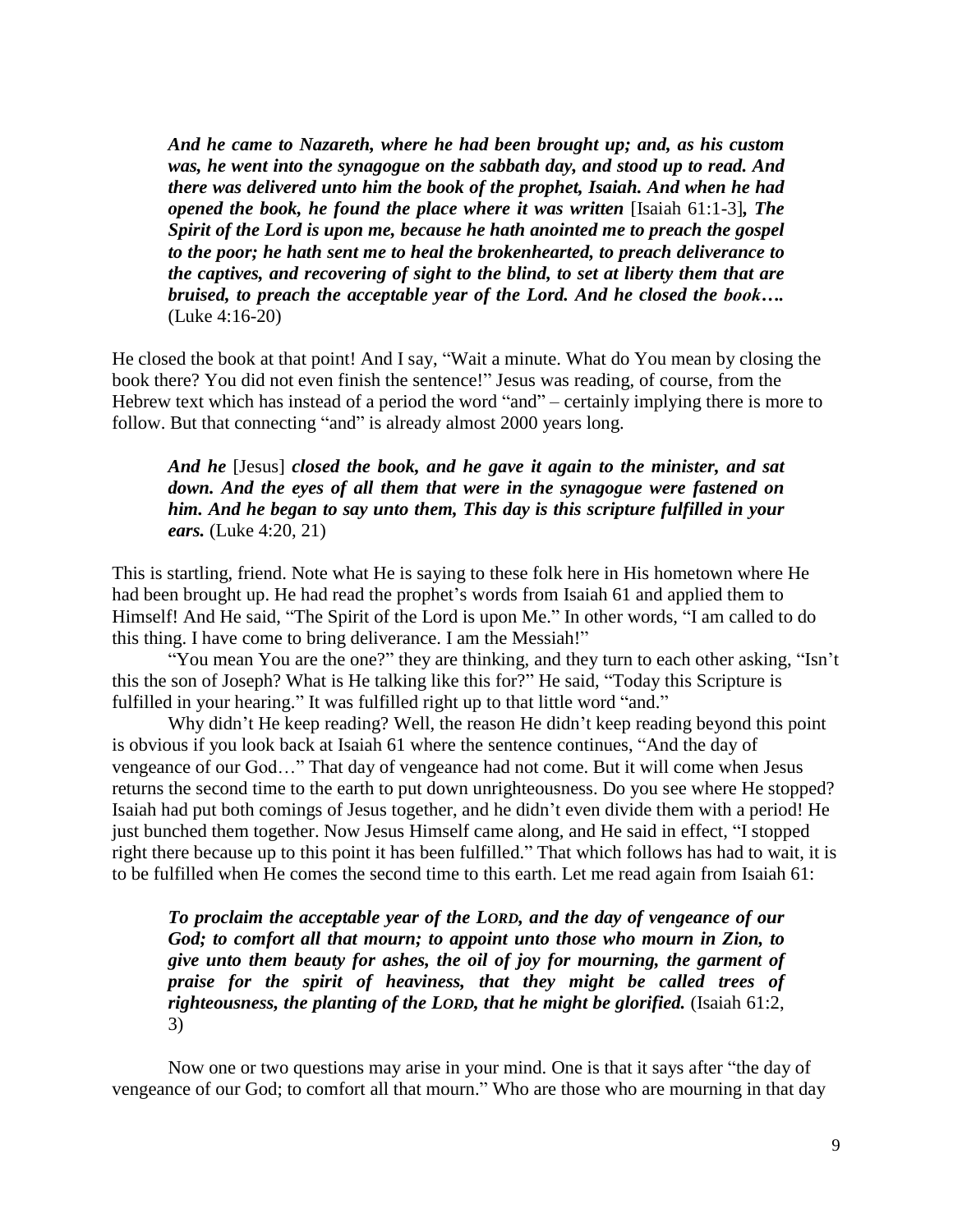when He comes? They are those who are His own. They are being severely persecuted here on earth. It's the Great Tribulation Period, and they're having a very rough time. It's the day of vengeance of our God upon His enemies, and He's now come to comfort those who mourn.

Wait a minute, that's not all. He came the first time to fulfill the first part of this prophecy. No time period is given for His return. Approximately two thousand years have gone by, and He's not back yet. But He is coming, and the rest of this is yet to be fulfilled.

Does that tell you anything? It tells me that the latter part of this prophecy is also going to be literally fulfilled when He comes the second time. All of this that we've looked at – Daniel's prophecy of the Seventy Weeks foretelling the time slot of His first coming, Micah's prophecy that He'd be born in Bethlehem – these prophecies were literally fulfilled at His first coming. Therefore, everything that relates to His second coming, as I interpret it, will be fulfilled literally: The Lord Jesus will come to this earth in person, and He will establish His kingdom upon this earth. Let me ask, Christian friend, if these prophecies having to do with His first coming were fulfilled literally when He came the first time, doesn't that tell you that those prophecies which have to do with His second coming to this earth are also to be fulfilled literally? I do not see how you could interpret Scripture logically in any other way.

Now, these messages were given by God to the prophets with no distinction made between Christ's first and His second advent. As Peter says, they desired to look into them – they saw Messiah's sufferings right along with the glory that was to follow.

I don't know of a better illustration than this: Just north of Pasadena, California, is a range of mountains. On a clear day you can stand out here and see Mount Wilson and Mount Waterman. Those two peaks look like they are together. From Pasadena you can't see that there is a wide valley between them, but it's there.

Likewise, from where Isaiah, Ezekiel, Jeremiah, Micah, and all of the prophets stood hundreds of years before Jesus came, they saw two "mountain peaks." They saw the mountain peak of His first coming and the mountain peak of His second coming, and the two looked as if they were right together. But when our Lord got here, He gave us the key of interpretation. He read the prophecy to us, pulled it apart, and He said, "This part is fulfilled today, right before you." The other part is yet to be fulfilled, and there is a big valley between. It has already been about two thousand years, and I don't know how much longer it will be. But again may I say, I believe that we have come into that orbit where you can expect God to do something. If revival does not come, I am confident that we can expect a direct action from Almighty God.

#### **Let's Be On the Alert**

In the day that He came to the stable in Bethlehem, there was an aura of expectancy among some people that there was coming a messiah, a deliverer. But the Roman world as such, the civilized world of that day, was absolutely dead as far as spiritual life is concerned. The interesting thing is that the religious world, right there in Jerusalem, was as dead as the secular world – they were not looking for Him. Even in Bethlehem, the little town named by the prophet Micah as the birthplace of Messiah, did not expect Him at all.

We see that same situation about us at the present hour. Very few folk – even Christians – are looking for Him. And I believe that one of these days He will break through the blue. He said He would return at a time when "ye know not" (Mark 13:35).

Oh, my friend, let's remember that He is going to come again, and let's be on the alert. Paul wrote to the Romans, "…it is high time to awake out of sleep" (Romans 13:11). Let's be